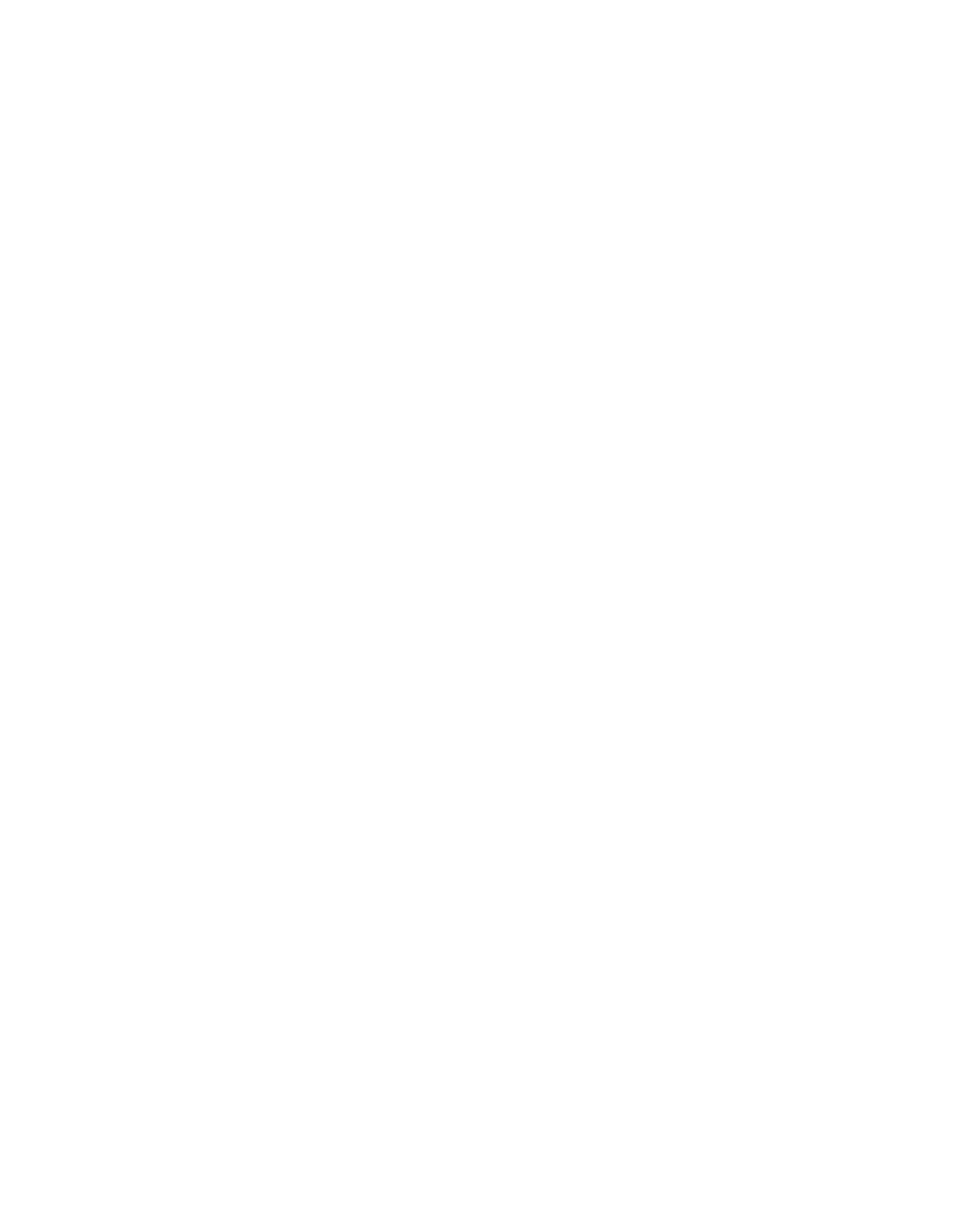### **SECTION 15061 STEEL CYLINDER WATER PIPE**

### <span id="page-2-0"></span>**PART 1 - GENERAL**

#### <span id="page-2-1"></span>1.01 DESCRIPTION

Contractor to furnish steel pipe as hereinafter described.

#### A. Types of Steel Pipe

- 1. Cement mortar lined and cement mortar coated steel pipe (CML&C). This type of pipe is to be used in steel pipeline construction unless otherwise specified.
- 2. Pre-tensioned concrete cylinder pipe.
- 3. Cement mortar lined and coal-tar enamel coated and wrapped steel pipe.
- 4. Cement mortar lined and asphalt coated and wrapped steel pipe.
- B. Pipe Class or Working Pressure shall be 150 psi unless otherwise specified. This specification includes all classes and specific tables for Class 100, 150, and 200 psi.
- C. Nominal Pipe Diameter shall mean the approximate inside diameter of the cement mortar lining.
- D. Fabricated Steel Plate Specials, defined as bends, wyes, reducers, outlets, and other pipe structures.

#### <span id="page-2-2"></span>1.02 QUALITY ASSURANCE

Includes the requirements of this specification and the requirements of the latest revision of the following standards as applicable. Unless specifically stated otherwise, the most stringent requirement will govern when there is a conflict.

- A. AWWA C-200. American Water Works Association (AWWA) C-200 standard for steel water pipe 6 inches and larger.
- B. AWWA C-203. AWWA C-203 coal-tar protective coatings for hot applied enamel and tape.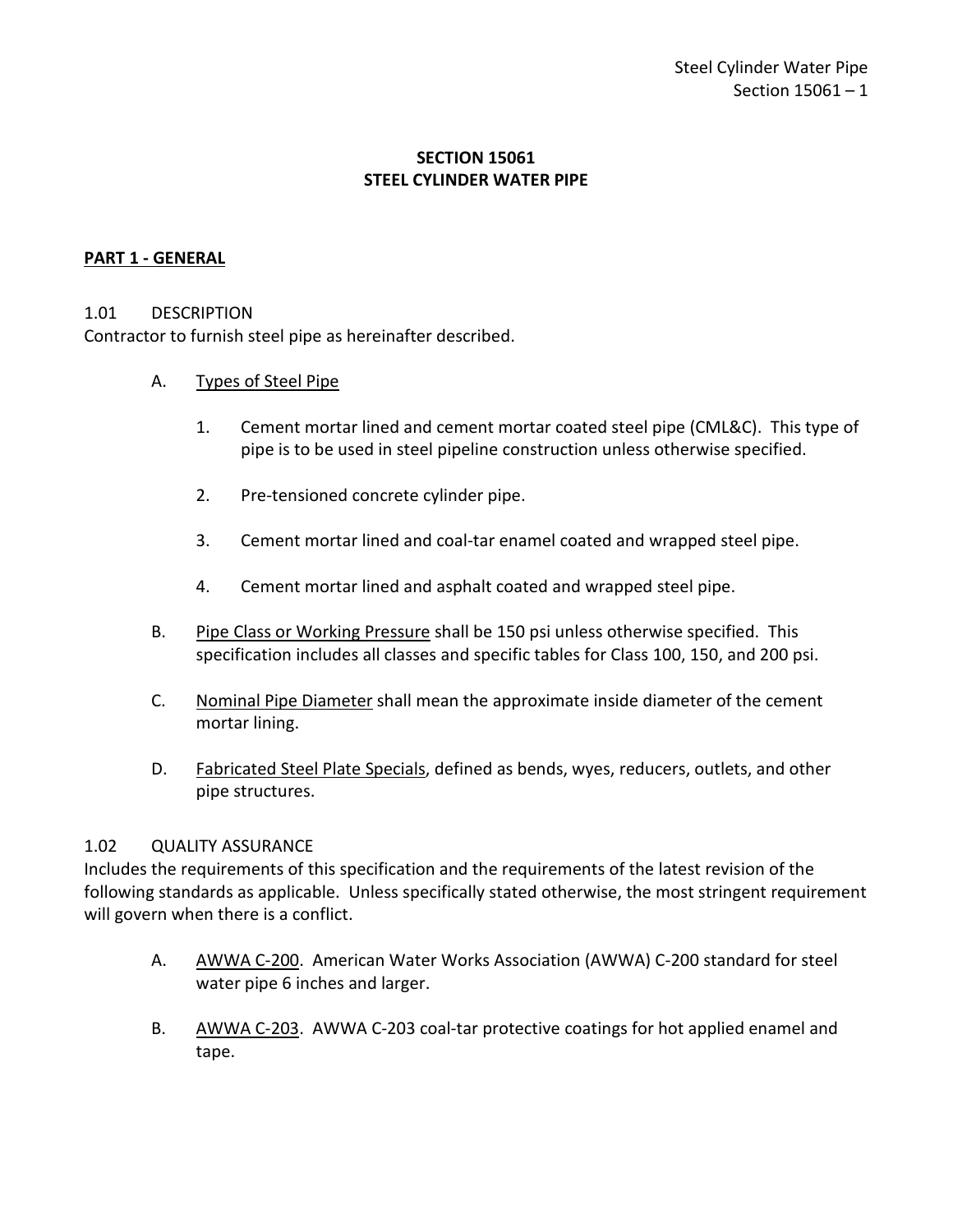- C. AWWA C-205. AWWA C-205 cement mortar lining and coating. Section 5.5.4 wire mesh: When wire mesh is used as the reinforcement for the coating, it shall have a minimum of 1/2" coating over the wire mesh.
- D. AWWA C-208. Standard dimensions for steel water pipe fittings.
- E. AWWA C-303. Reinforced concrete pressure pipe steel cylinder type, pre-tensioned.
- F. ASTM C-150. Portland Cement.
	- 1. Type II Cement.
	- 2. Type V Cement.
- G. ASTM A-234. Piping fittings of wrought carbon steel and alloy steel for moderate and elevated temperatures.
- H. ASTM-A-615-GR40. Deformed and plain billet-steel bars for concrete reinforcement.
- I. AWWA Manual M-11. Design and installation of steel pipe.
- J. Standard Drawing B-288. EMWD standard drawing for steel plate flanges.
- K. ASTM D-2240. Rubber property durometer hardness.

# <span id="page-3-0"></span>1.03 SUBMITTALS

- A. Pipe Layout Drawings. Pipe (36 inches and larger) shall be fabricated to adhere to the contract construction drawings. The Contractor shall submit pipe layout drawings for approval by the Engineer when the pipe layout varies from the alignment or grade shown on the contract drawings. These drawings shall be the same scale as the contract drawings. The District will allow the manufacturer to utilize a set of reproducible contract drawings to reflect the proposed deviations from the planned grades. Departures from line and grade within the following parameters will be permitted in the manufacture of the pipe to allow the use of joint pulls to effect changes of alignment:
	- 1. Horizontal alignment shall be within 4 inches of the alignment shown on the contract drawings.
	- 2. In vertical alignment, depth may be reduced 1 inch or increased 4 inches if the following minimum vertical clearances between outside diameters of other facilities are maintained and no additional highpoints are created :
		- a) 1 foot vertical clearance between sewer and water pipelines.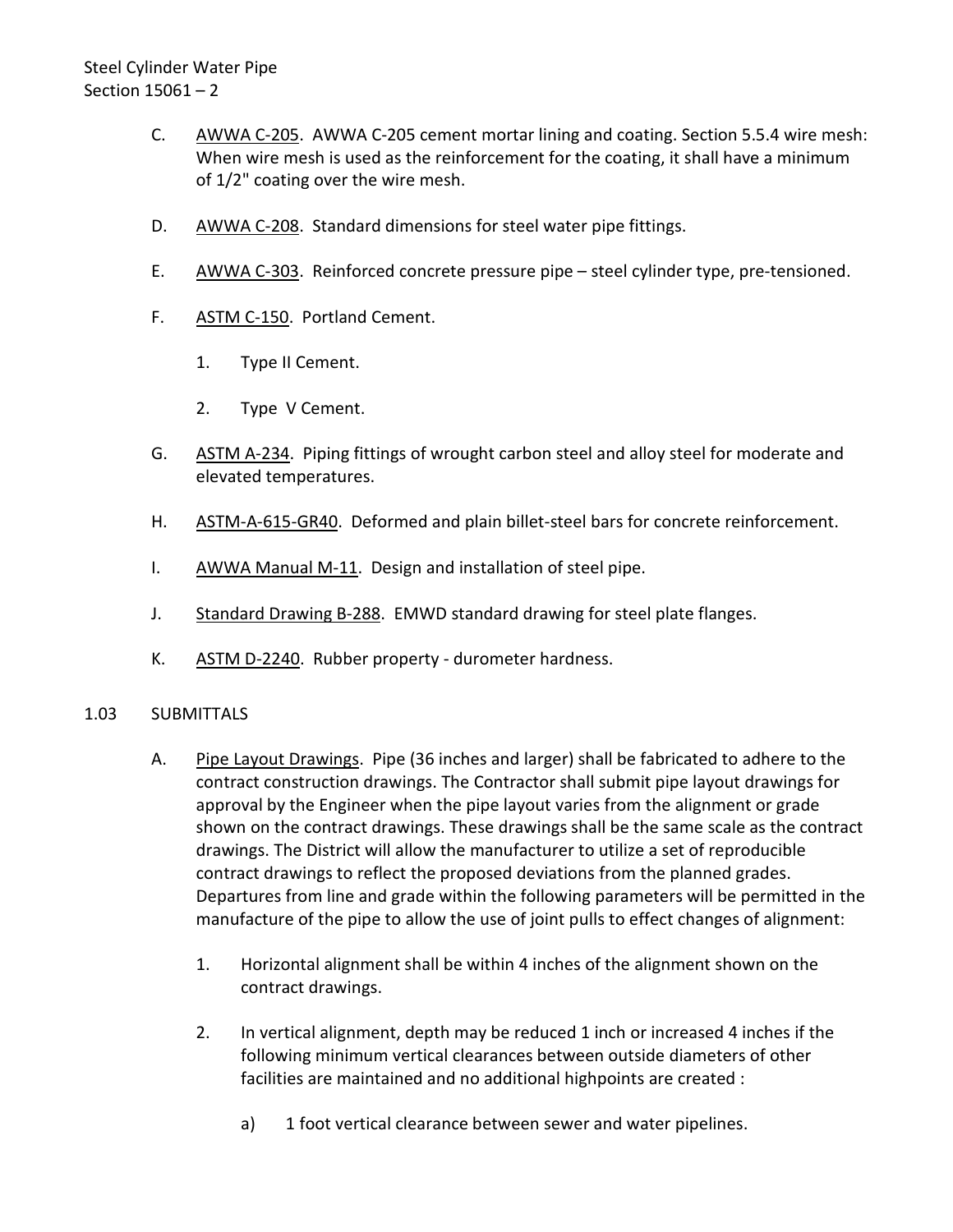- b) 0.5 foot vertical clearance between all other facilities except when specifically shown otherwise on the contract drawings.
- 3. Horizontal location of the vertical P.I. may deviate by 0.5 feet.

(Pipe smaller than 36 inch may be straight run pipe with horizontal and vertical bends fabricated to conform to construction drawings and welded to straight run pipe with butt straps per Standard Drawing B-304 or other approved full welded joint connections.)

Proposed departures in excess of these limits must be approved by the Engineer prior to initiation of layout drawings.

Computer printouts will be accepted in lieu of layout drawings except for such proposed departures.

- B. Fabricated Steel Plate Specials. Fabricated steel plate specials submittals shall be approved prior to fabrication. The dimensions shall conform to AWWA C-208 except as modified herein or as otherwise shown on the plans.
	- 1. Pipe Outlets. The measurement from the outside of pipe to the face of flange shall be 12" unless otherwise shown. Outlets shall be designed per AWWA Manual M-11, and design of stiffner plates shall follow the nomograph method.

Pipe outlets shall also be provided for chlorination corp stops, air valve assemblies, services, and other appurtenances required by the contract drawings. Brass plugs shall be provided for installation upon later removal of the chlorination corp stops.

- 2. Bends
	- a) The radius of bends shall be a minimum of 2½ times the pipe diameter unless specified otherwise.
	- b) Bends may be welded to adjacent pipe sections.
	- c) Bends shall conform to the following table:

2-piece 0° - 30° 3-piece 30° - 45° 4-piece 45° - 67½° 5-piece 67½° - 90°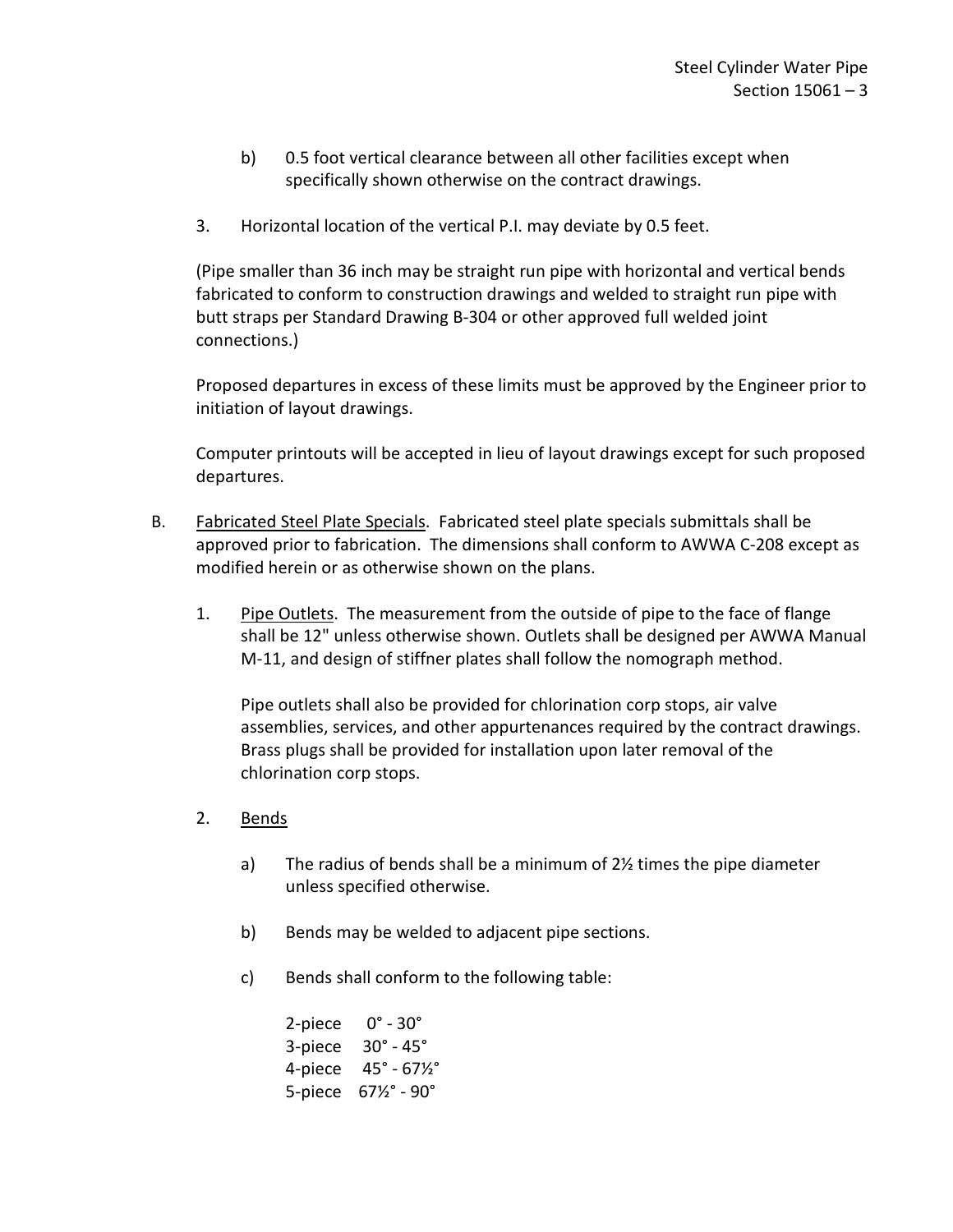- C. Rubber Gaskets. Test results showing the properties of the material used in the rubber gaskets shall be submitted by the Contractor if requested by the Engineer.
- D. Pipe Design. Pre-tensioned concrete cylinder pipe reinforcing steel shall be computed as follows:

 $A_s = 6 P_w D_y$  $f<sub>c</sub>$ 

Where:

- $A<sub>s</sub>$  = Total cross-sectional area of circumferential steel (cylinder plus bar reinforcement) --- sq. in./ft. of pipe
- $P_w =$  Pressure Rating (Class) --- psi
- $D_v$  = Inside diameter of steel cylinder inches
- $f_s$  = Average circumferential stress in psi in the steel cylinder and bar reinforcement when the section is subjected to working pressure

and

 $f_s$  = is not to exceed 16500 psi nor 50% of the specified minimum yield strength of the steel used in the cylinder. Bar reinforcement shall not be greater than 60% of the total area of circumferential reinforcement.

# <span id="page-5-0"></span>1.04 DELIVERY

Pipe and material shall be furnished, delivered and strung along the trench site.

- A. Internal bracing adequate for handling and transportation shall be installed as soon as practical after the application of cement mortar lining. All bracing shall remain in the pipe until installation and backfilling are completed.
- B. Gasket material shall be furnished with the pipe for storage in a cool, well ventilated place and protected from direct sunlight.

# <span id="page-5-1"></span>1.05 JOB CONDITIONS

Pipe and materials shall not be fabricated, stored, or installed in climatic conditions that will adversely affect the quality of the finished pipeline project.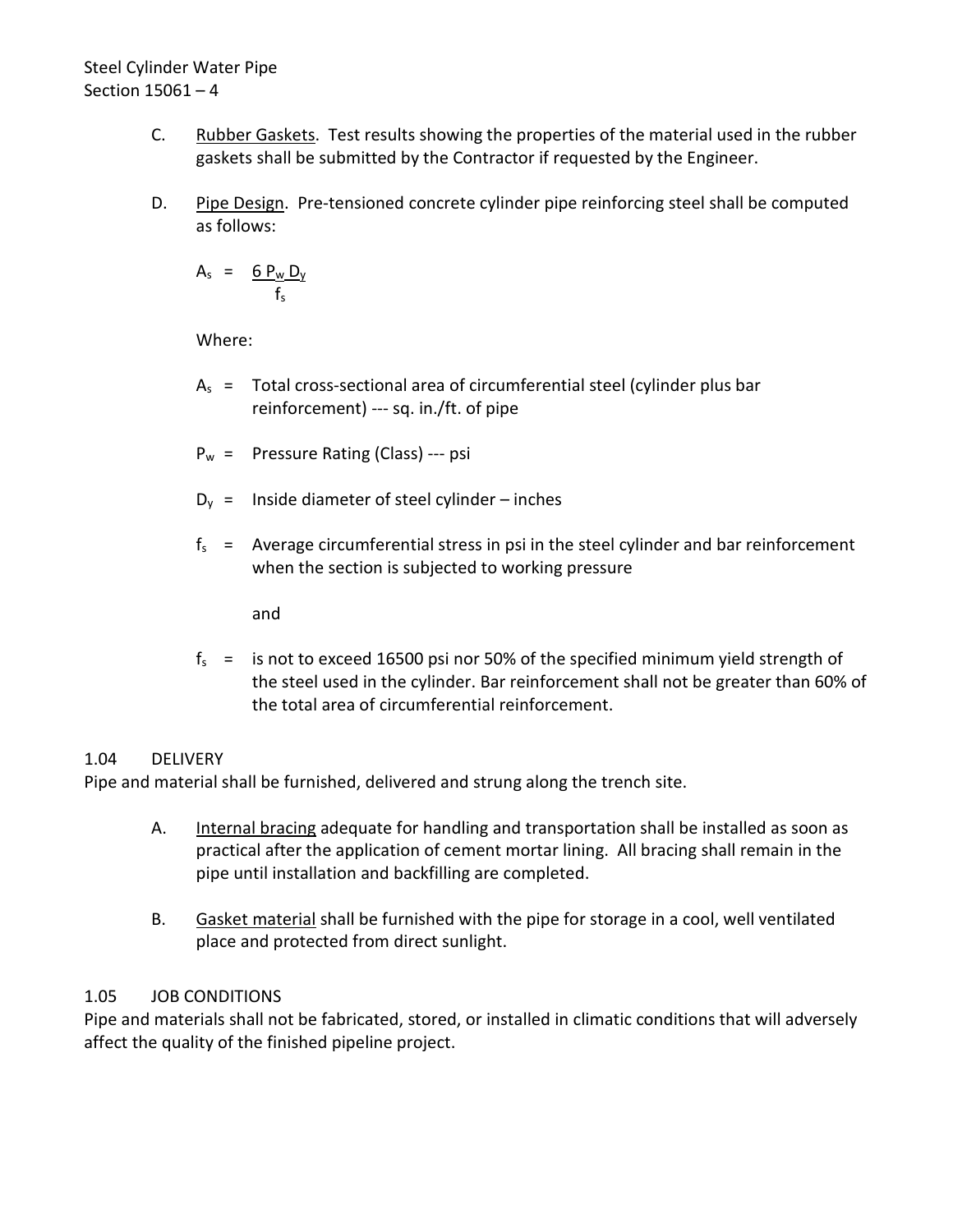### <span id="page-6-0"></span>1.06 ALTERNATIVES

Pipe for projects that are federally funded, in part or whole, shall also meet or exceed federal requirements:

- A. Steel pipe shall conform to federal specification SS-P-385A for cement mortar lined and reinforced cement mortar coated pipe.
- B. Pre-tensioned concrete cylinder pipe shall conform to federal specification SS-P-381B.

### <span id="page-6-1"></span>**PART 2 - PRODUCTS**

### <span id="page-6-2"></span>2.01 MATERIALS

For all steel manufactures outside the United States, the Contractor shall submit to the District, for its approval, a certified letter stating that the steel meets or exceeds the following: all of the requirements of AWWA C-200, the applicable ASTM Standards, and this Specification, and provide certified physical and chemical test results. The manufacturer of the steel cylinder shall be responsible for all requirements of these specifications. Manufacturers must be per EMWD's "approved materials list" and are: Ameron, Continental Pipe Manufacturing Co.,

Mid America Pipe, Northwest Pipe Company and Rosco Moss.

- A. Cement Mortar Lined Steel Pipe Cylinder
	- 1. Steel thickness shall be at least 12 ga. (0.1046").
	- 2. Steel thickness shall be determined from the pressures imposed (Class) and the design stress of the steel. Design stress is defined as one-half (½) of the allowable minimum yield stress of the steel.
	- 3. Steel pipe shall conform to the following table which includes minimum diameters and minimum thicknesses for various classes and nominal diameters. Note: Plate thickness is based on steel with a yield stress of 33,000 psi and a design stress equal to 50% of the yield stress (16,500 psi).

| <b>Nominal</b><br><b>Minimum</b><br>Cylinder<br><b>Pipe</b> |                 | Class 200<br>Min. Cylinder | Class 150<br>Min. Cylinder | Class 100<br>Min. Cylinder |  |
|-------------------------------------------------------------|-----------------|----------------------------|----------------------------|----------------------------|--|
| <b>Diameter</b>                                             | <b>Diameter</b> | <b>Plate Thickness</b>     | <b>Plate Thickness</b>     | <b>Plate Thickness</b>     |  |
| 4"                                                          | $4 - 1/2$ "O.D. | 0.1046"                    | 0.1046"                    | 0.1046"                    |  |
| 6"                                                          | $6 - 5/8$ "O.D. | 0.1046"                    | 0.1046"                    | 0.1046"                    |  |
| 8"                                                          | $8-5/8"$ O.D.   | 0.1046"                    | 0.1046"                    | 0.1046"                    |  |
| 12"                                                         | $12-3/4"$ O.D.  | 0.1046"                    | 0.1046"                    | 0.1046"                    |  |
| 14"                                                         | 15-1/4"O.D.     | 0.1046"                    | 0.1046"                    | 0.1046"                    |  |
| 16"                                                         | 17-3/8"O.D.     | 0.1046"                    | 0.1046"                    | 0.1046"                    |  |
| 18"                                                         | 19-3/8"O.D.     | 0.1160"                    | 0.1046"                    | 0.1046"                    |  |
| 20"                                                         | 21-3/8"O.D.     | 0.1280"                    | 0.1046"                    | 0.1046"                    |  |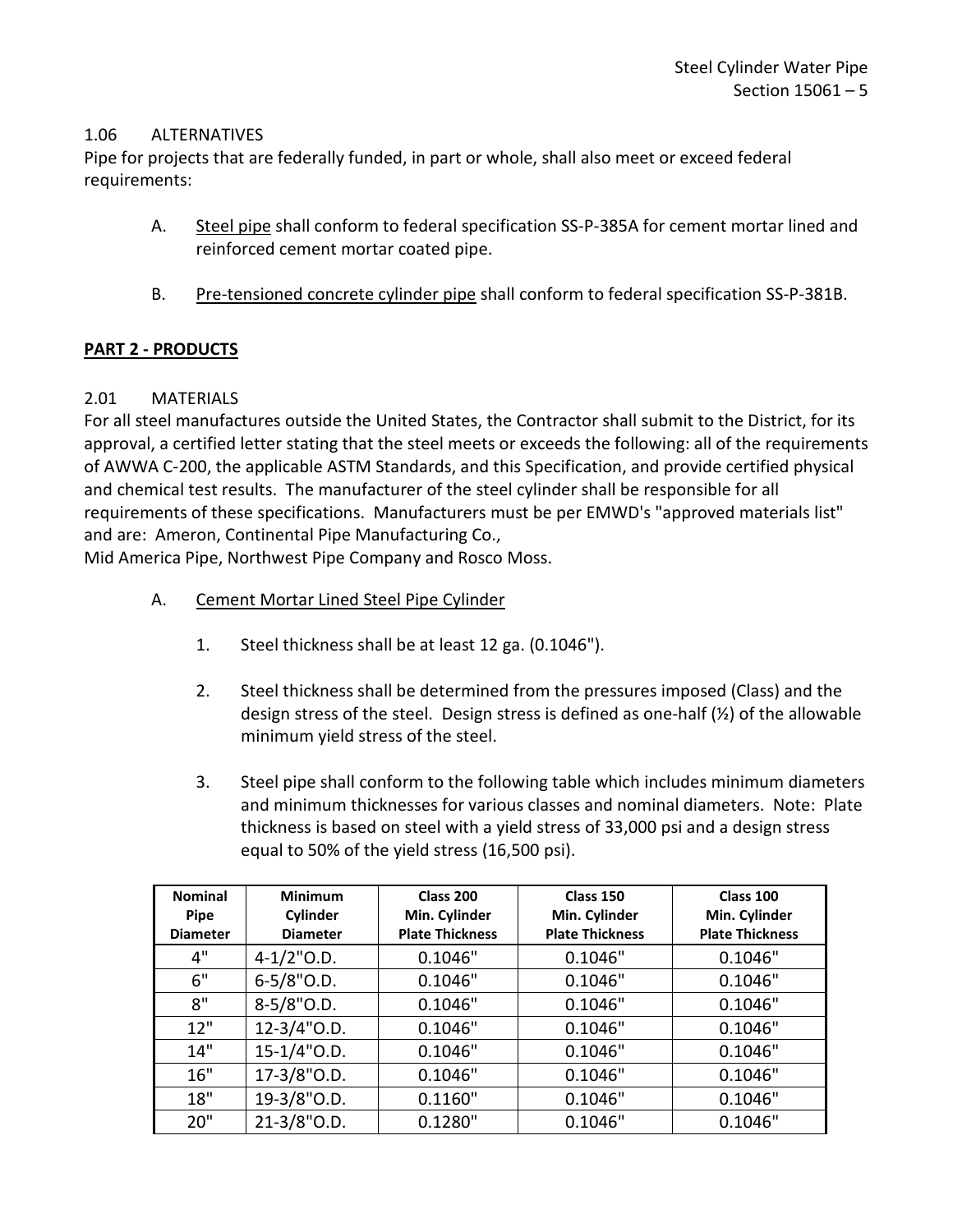| <b>Nominal</b><br><b>Minimum</b><br>Cylinder<br><b>Pipe</b><br><b>Diameter</b><br><b>Diameter</b> |             | Class 200<br>Min. Cylinder<br><b>Plate Thickness</b> | Class 150<br>Min. Cylinder<br><b>Plate Thickness</b> | Class 100<br>Min. Cylinder<br><b>Plate Thickness</b> |  |
|---------------------------------------------------------------------------------------------------|-------------|------------------------------------------------------|------------------------------------------------------|------------------------------------------------------|--|
| 21"                                                                                               | 22-3/8"O.D. | 0.1340"                                              | 0.1046"                                              | 0.1046"                                              |  |
| 24"                                                                                               | 25-3/8"O.D. | 0.1519"                                              | 0.1143"                                              | 0.1046"                                              |  |
| 27"                                                                                               | 28-3/8"O.D. | 0.1699"                                              | 0.1278"                                              | 0.1046"                                              |  |
| 30"                                                                                               | 31-3/8"O.D. | 0.1879"                                              | 0.1413"                                              | 0.1046"                                              |  |
| 33"                                                                                               | 34-3/8"O.D. | 0.2058"                                              | 0.1548"                                              | 0.1046"                                              |  |
| 36"                                                                                               | 37-3/8"O.D. | 0.2238"                                              | 0.1684"                                              | 0.1126"                                              |  |
| 39"                                                                                               | 40-3/8"O.D. | 0.2418"                                              | 0.1819"                                              | 0.1216"                                              |  |
| 42"                                                                                               | 43-3/8"O.D. | 0.2597"                                              | 0.1954"                                              | 0.1306"                                              |  |
| 45"                                                                                               | 46-7/8"O.D. | 0.2807"                                              | 0.2111"                                              | 0.1412"                                              |  |
| 48"                                                                                               | 49-7/8"O.D. | 0.2987"                                              | 0.2247"                                              | 0.1502"                                              |  |
| 54"                                                                                               | 55-7/8"O.D. | 0.3346"                                              | 0.2517"                                              | 0.1683"                                              |  |

- 4. Cylinder shall conform to AWWA C-200.
- 5. Cement mortar lining shall conform to AWWA C-205.
- 6. Separate joint rings, if used, shall conform to Section 2.6, AWWA C-303.
- B. Pre-tensioned Concrete Cylinder Pipe
	- 1. Shall conform to the following table:

# **PRE-TENSIONED CONCRETE CYLINDER PIPE WORKING PRESSURE**

|                                                  |                             | Class 200                        |                                   | Class 150                        |                                   | Class 100                        |                                   |
|--------------------------------------------------|-----------------------------|----------------------------------|-----------------------------------|----------------------------------|-----------------------------------|----------------------------------|-----------------------------------|
| <b>Nominal</b><br><b>Pipe</b><br><b>Diameter</b> | Cylinder<br><b>Diameter</b> | <b>Plate</b><br><b>Thickness</b> | <b>Total</b><br>Area<br>(sq.'/ft) | <b>Plate</b><br><b>Thickness</b> | <b>Total</b><br>Area<br>(sq.'/ft) | <b>Plate</b><br><b>Thickness</b> | <b>Total</b><br>Area<br>(sq."/ft) |
| 12"                                              | $12 - 3/4$ "O.D.            | 12ga.                            | 1.485                             | 12ga.                            | 1.485                             | 12ga.                            | 1.485                             |
| 14"                                              | 15-1/4"O.D.                 | 12ga.                            | 1.485                             | 12ga.                            | 1.485                             | 12ga.                            | 1.485                             |
| 16"                                              | 17-3/8"O.D.                 | 12ga.                            | 1.485                             | 12ga.                            | 1.485                             | 12ga.                            | 1.485                             |
| 18"                                              | 19-25/32"O.D.               | 12ga.                            | 1.485                             | 12ga.                            | 1.485                             | 12ga.                            | 1.485                             |
| 20"                                              | 21-25/32"O.D.               | 12ga.                            | 1.584                             | 12ga.                            | 1.485                             | 12ga.                            | 1.485                             |
| 21"                                              | 22-25/32"O.D.               | 12ga.                            | 1.657                             | 12ga.                            | 1.485                             | 12ga.                            | 1.485                             |
| 24"                                              | 25-3/4"O.D.                 | 12ga.                            | 1.873                             | 12ga.                            | 1.495                             | 12ga.                            | 1.495                             |
| 27"                                              | 28-25/32"O.D.               | 12ga.                            | 2.093                             | 12ga.                            | 1.570                             | 12ga.                            | 1.525                             |
| 30"                                              | 31-7/8"O.D.                 | 12ga.                            | 2.318                             | 12ga.                            | 1.737                             | 12ga.                            | 1.555                             |
| 33"                                              | 34-7/8"O.D.                 | 12ga.                            | 2.536                             | 12ga.                            | 1.902                             | 12ga.                            | 1.585                             |
| 36"                                              | 37-7/8"O.D.                 | 12ga.                            | 2.755                             | 12ga.                            | 2.066                             | 12ga.                            | 1.615                             |
| 39"                                              | 40-7/8"O.D.                 | 12ga.                            | 2.973                             | 12ga.                            | 2.230                             | 12ga.                            | 1.645                             |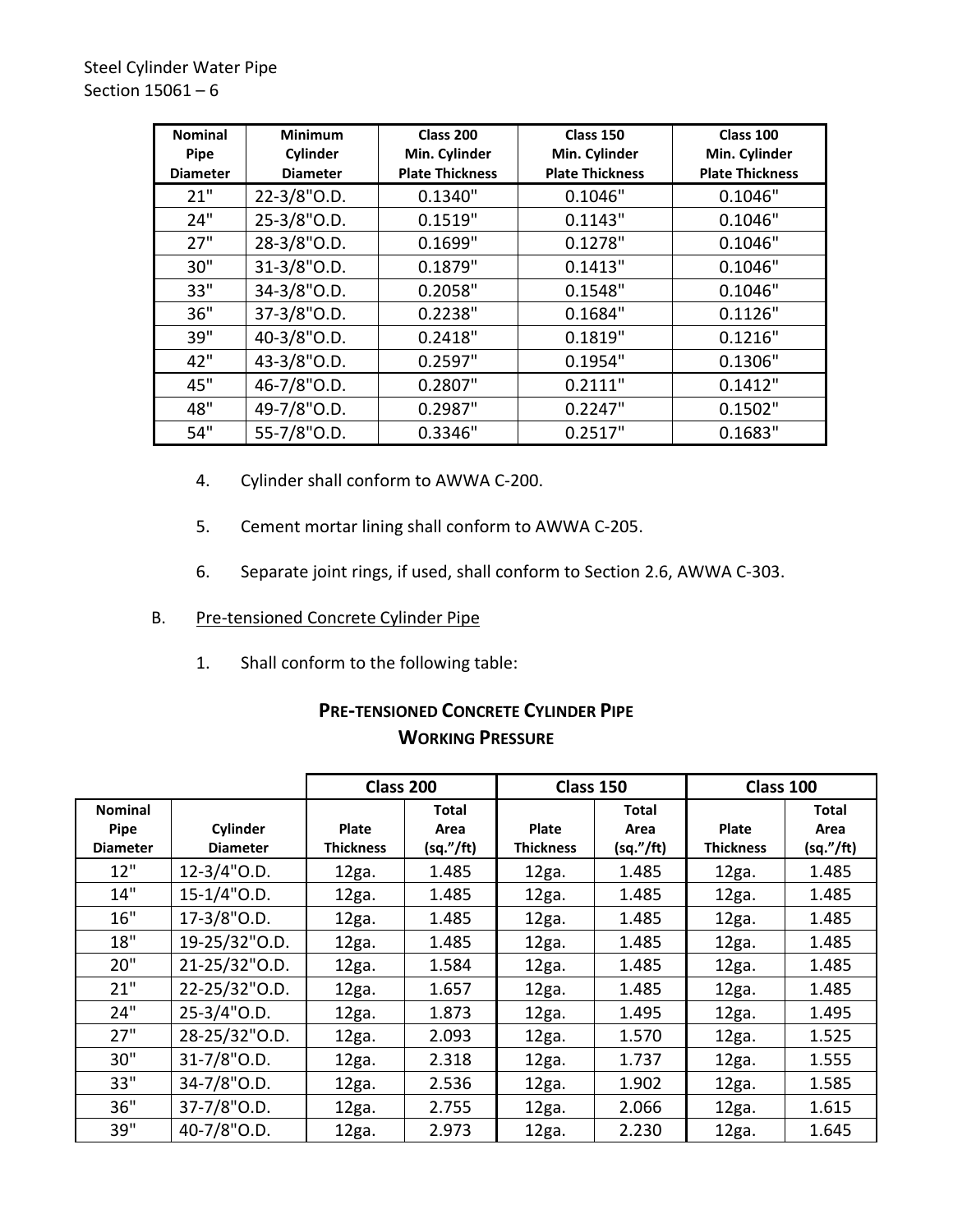|                                           |                             | Class 200                        |                                   | Class 150                        |                                   | Class 100                 |                                   |
|-------------------------------------------|-----------------------------|----------------------------------|-----------------------------------|----------------------------------|-----------------------------------|---------------------------|-----------------------------------|
| <b>Nominal</b><br>Pipe<br><b>Diameter</b> | Cylinder<br><b>Diameter</b> | <b>Plate</b><br><b>Thickness</b> | <b>Total</b><br>Area<br>(sq.'/ft) | <b>Plate</b><br><b>Thickness</b> | <b>Total</b><br>Area<br>(sq."/ft) | Plate<br><b>Thickness</b> | <b>Total</b><br>Area<br>(sq."/ft) |
| 42"                                       | 43-7/8"O.D.                 | 11ga.                            | 3.191                             | 12ga.                            | 2.393                             | 12ga.                     | 1.675                             |
| 45"                                       | 46-7/8"O.D.                 | 11ga.                            | 3.409                             | 12ga.                            | 2.557                             | 12ga.                     | 1.704                             |
| 48"                                       | 49-7/8"O.D.                 | 10ga.                            | 3.628                             | 11ga.                            | 2.720                             | 11ga.                     | 1.915                             |
| 54"                                       | 55-7/8"O.D.                 | 9ga.                             | 4.063                             | 11ga.                            | 3.048                             | 11ga.                     | 2.032                             |

12 ga. = .1046 = 1.255 square inch/ft.

11 ga. = .1196 = 1.435 square inch/ft.

10 ga. = .1345 = 1.614 square inch/ft.

9 ga. = .1495 = 1.794 square inch/ft.

- 2. Rod reinforcing shall conform to ASTM A615 GR40, and the minimum diameter shall be 7/32".
- 3. Shall conform to AWWA C-303.

# C. Coatings

- 1. Pre-tensioned concrete cylinder pipe shall be coated per AWWA C-303 except the cement shall be Type II or Type V.
- 2. Cement mortar lined steel pipe shall be cement mortar coated unless specified otherwise.
	- a) Cement Mortar Coating
		- (i) Shall be a minimum of 3/4" thick.
		- (ii) Shall either be Type II or Type V cement, unless specifically stated on the plans or in the Special Conditions.
		- (iii) Shall be one type of cement; i.e., Type II & V shall not be mixed together.
		- (iv) Shall meet or exceed AWWA C-205 requirements.
		- (v) Shall be of adequate thickness to provide required rigidity and corrosion protection.
	- b) Coal-Tar Enamel Coated and Wrapped Coating shall conform to AWWA C-203
		- (i) Type B primer shall be used.
		- (ii) Coal-tar enamel may be Type I or Type II.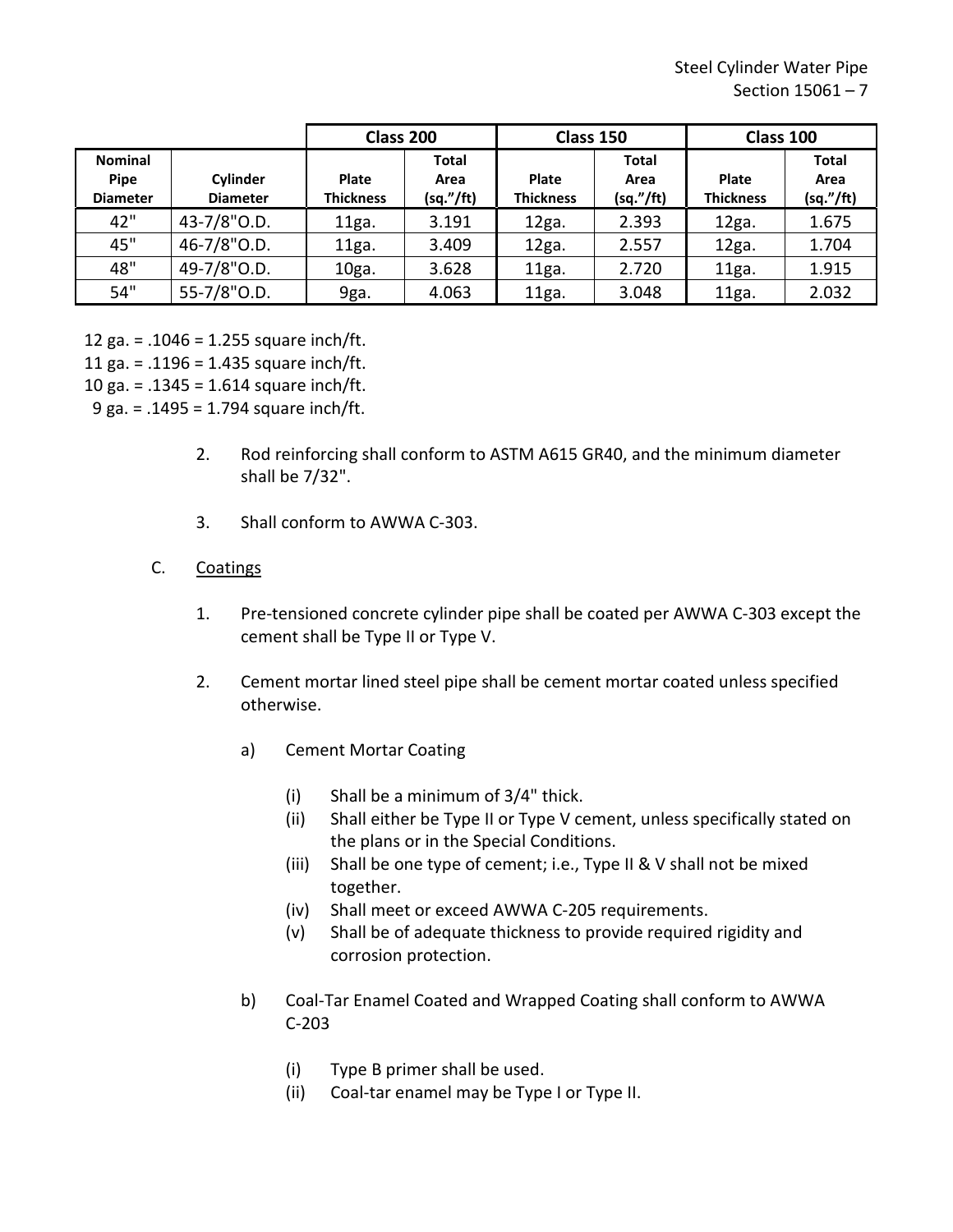- (iii) Wrapping shall be a single layer of glass mat or 15-pound coal tar saturated asbestos felt.
- (iv) The coating shall be whitewash.
- c) Asphalt Coated and Wrap Coating shall use
	- (i) Asphalt primer.
	- (ii) Asphalt (hot applied).
	- (iii) Mica surfaced 15-pound pipeline felt.
- d) Field painting shall be used on above-ground installation as shown on the drawings
- e) Bare metal shall be coated with a suitable primer for its intended use

# D. Steel Plate Specials

- 1. Shall be constructed of steel plate, thickness computed from the greater of the following criteria, unless a still greater requirement is shown on the drawings or stated in the special conditions:
	- a) Thickness not less than 3/16"; or
	- b) Thickness as determined from the formula

D x P  $T \geq$ 2 x 12,500

Where:

- $T =$  wall thickness in inches
- $D =$  inside diameter of steel cylinder in inches
- P = design pressure (class) in pounds per square inch
- 2. Schedule 30 or heavier steel pipe in standard diameters may be used in lieu of above paragraph "2.01, D1" for outlets that are 12" and smaller diameter (12.75", 10.75", 8.625", 6.625" and 4.5" outside diameters).
- 3. Steel welding fittings conforming to the requirements of ASTM Designation A-234 may be used when available in suitable sizes.
- 4. Cement mortar lining meeting AWWA C-205 except handwork reinforcement shall be 2"x 4" No. 12 welded wire fabric.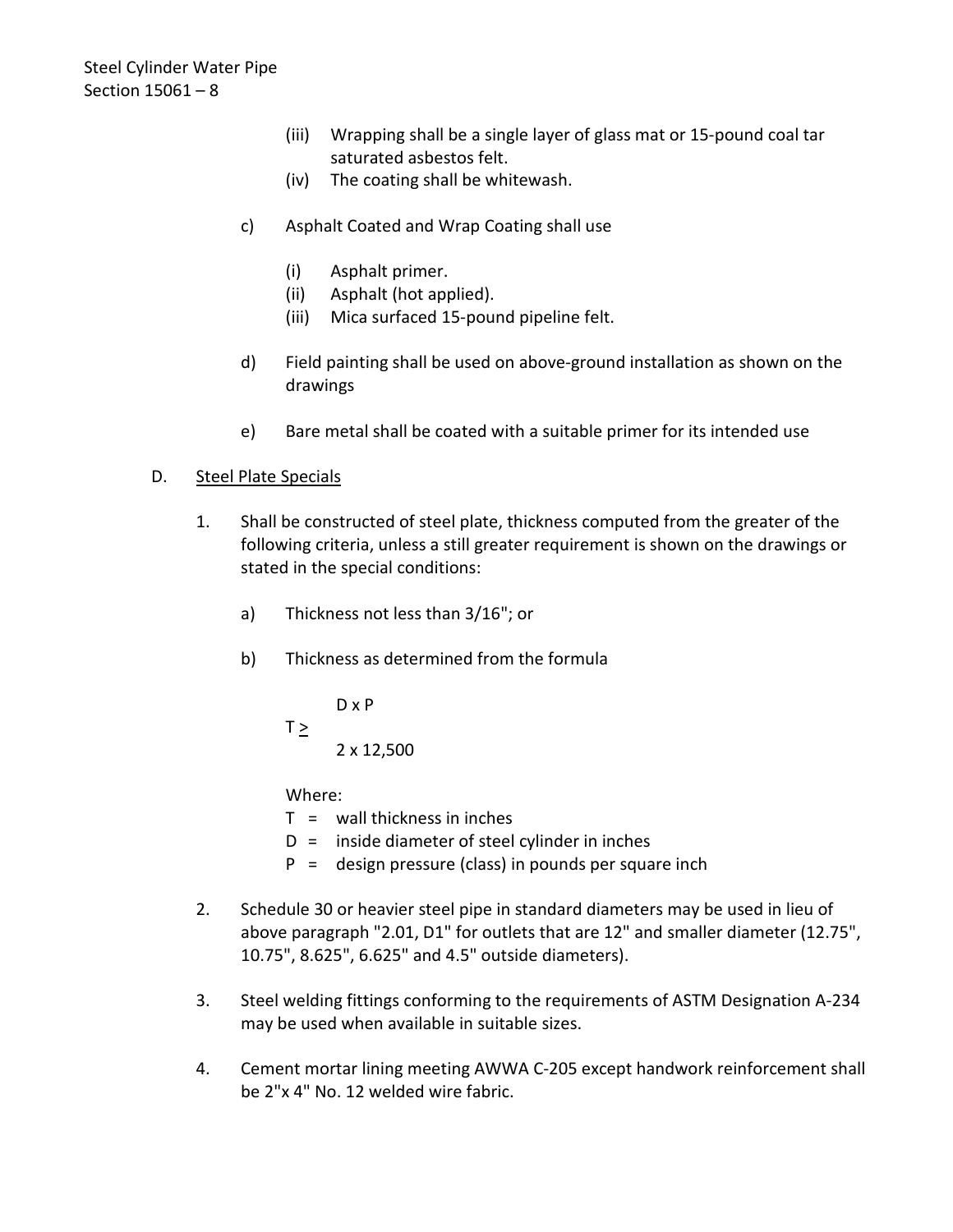- 5. Coating meeting the requirements of straight pipe.
- 6. Stiffner plates, when required, designed per the nomograph method of AWWA Manual M-11.
- 7. Reinforced steel collar pads designed for the specified pressure where needed.
- 8. Materials meeting or exceeding AWWA C-200 requirements.
- E. Rubber Ring Gaskets
	- 1. Shore durometer hardness range shall be in the range of 50-55 in accordance with ASTM D-2240.
	- 2. Compound shall conform to the requirements of Section 2.8 AWWA C-303.

#### <span id="page-10-0"></span>2.02 MIXES

All mixes shall conform to the applicable reference sections.

- <span id="page-10-1"></span>2.03 FABRICATION OF PIPE
	- A. Steel cylinder pipe shall be fabricated in accordance with:
		- 1. AWWA C-200 for cement mortar lined steel pipe.
		- 2. AWWA C-303 for pre-tensioned steel cylinder steel pipe.
	- B. Cement mortar lining process shall be followed with sealing each pipe end with a waterproof cover prior to carefully moving the pipe section. The pipe sections shall be cured under sprinklers or by other processes approved by the Engineer.
	- C. Coatings shall be applied after the exterior of the pipe is thoroughly cleaned and free from all loose mill scale and rust.
		- 1. Cement mortar coating shall be applied pneumatically or by impaction resulting in a dense uniform coating that adheres tightly to the pipe.
		- 2. Coal-tar enamel and wrapped coating shall be applied in accordance with AWWA C-203.
		- 3. Asphalt coating and wrapping.
			- a) Shall be applied after pipe is fabricated and hydrostatically tested.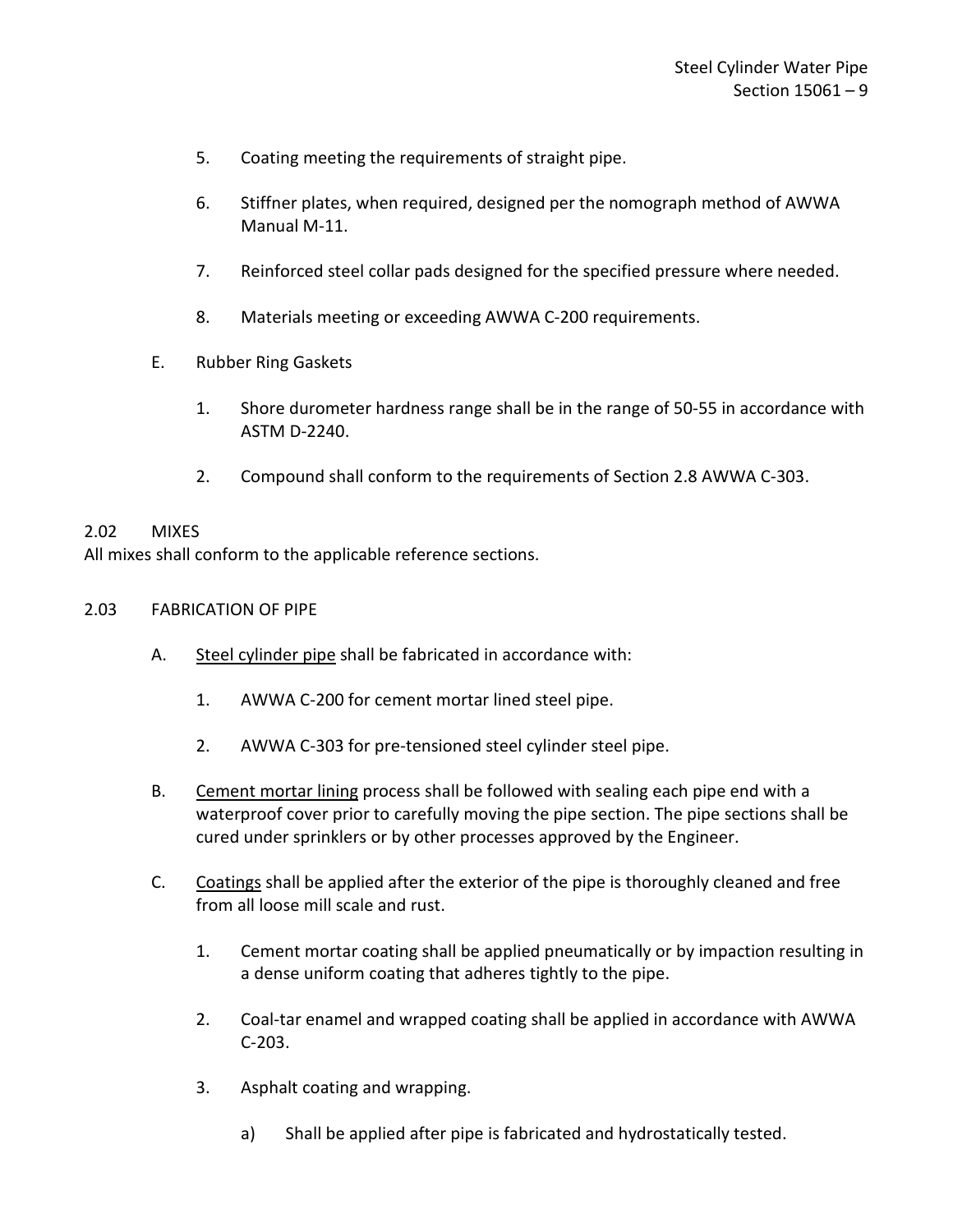- b) Asphalt primer.
	- (i) Shall be applied to clean-dry surfaces to produce a suitable bond between the metal and subsequent coating of asphalt.
	- (ii) Shall be uniform and free from bare spots.
	- (iii) Shall be protected from rain and fog during and between applications.
- c) Hot asphalt shall be applied after the primer has completely hardened and with, or immediately preceding, the wrapping material in sufficient quantity to form a bead on the exposed edge of wrap.
- d) Wrapping material shall be spirally wrapped under tension to ensure complete coverage, 3/4" lap at edge, no wrinkles and buckles, and complete cementing to the pipe with hot asphalt.
- e) Coating and wrapping shall be omitted at each end for a sufficient distance to permit the making of field joints. All exposed bare metal shall be coated with a suitable primer.
- D. Joints
	- 1. All pipes shall have rubber gasket joints unless otherwise shown.
		- a) The steel area in the bell shall not be less than the area in an equivalent length of pipe barrel.
		- b) Rubber gasket ends formed integrally with the steel cylinder shall be formed either by sizing with a machined swage or die, or by rolling per AWWA C-200.
		- c) Separate rubber gasket joint rings shall be formed per requirements of Section 3.3 of AWWA C-303.
	- 2. Ends that are not rubber gasket, including but not limited to weld bells, plain ends, grooved ends, and butt straps shall conform to AWWA C-200 where applicable, and to the construction drawings.
	- 3. Flanges shall conform to Eastern Municipal Water District standard drawing B-288.
- E. Steel Plate Specials shall conform to approved shop drawings and shall be fabricated in a shop approved for that purpose by the Engineer.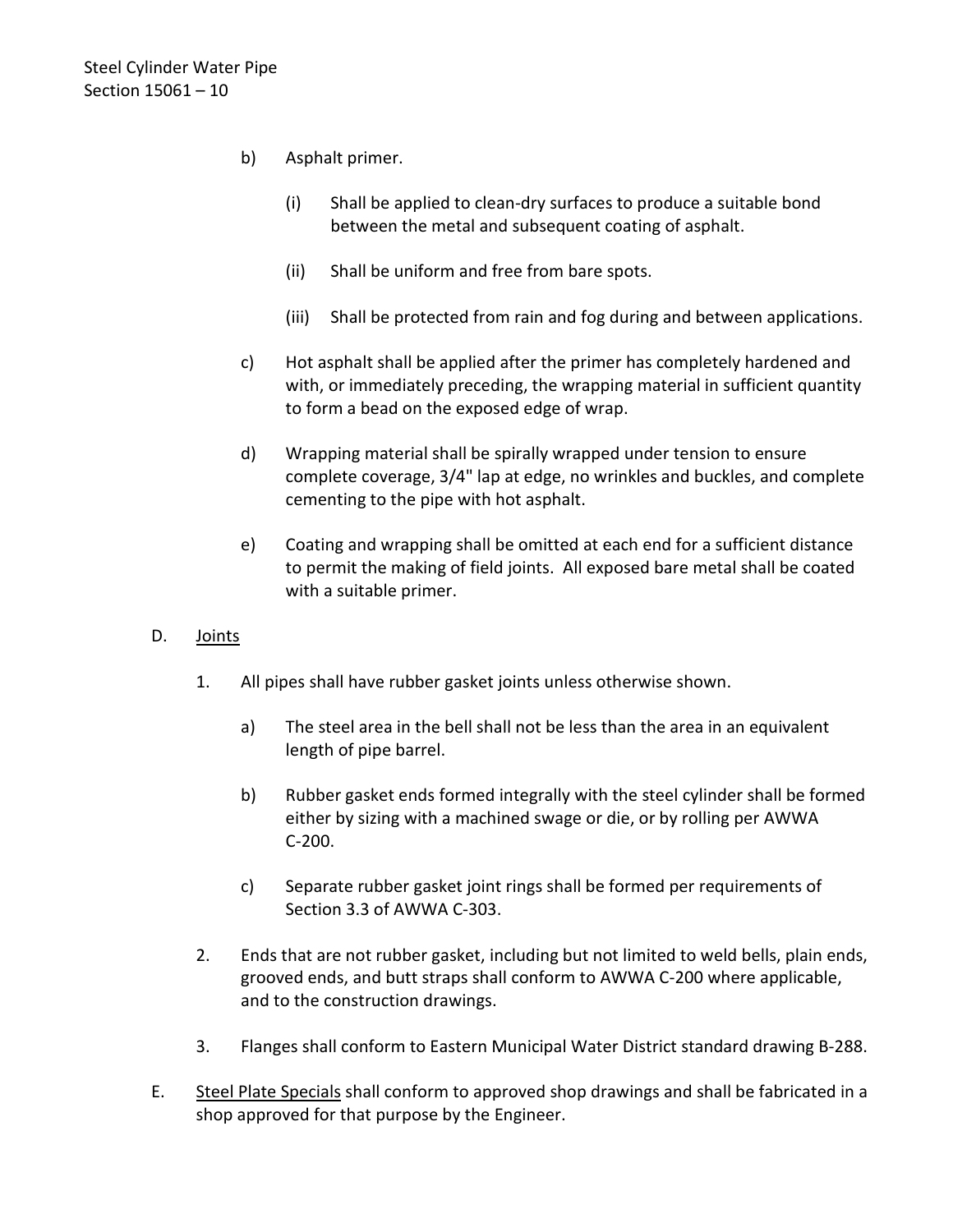- 1. Each special shall have a mark on the top and bottom corresponding to the true vertical axis.
- 2. Outlets, including wyes, shall be built into the wall of the pipe.
- 3. Fabricated steel fittings of suitable design shall be welded to the cylinder before the exterior coating is placed around the fittings.
- 4. Cement mortar lining shall meet the requirements of straight pipe with the provisions that handwork lining reinforcement shall be positioned approximately in the center of the lining. The wires spaced 2" on center shall extend circumferentially around the pipe. The fabric shall be securely fastened to the pipe. Splices shall be lapped 4" and the free ends tied or looped to ensure continuity.

### <span id="page-12-0"></span>**PART 3 - EXECUTION**

- <span id="page-12-1"></span>3.01 INSPECTION
	- A. Notification of Manufacture. Unless specifically waived, EMWD Inspection Department shall be notified at least 48 hours prior to commencement of the manufacture of pipe.
	- B. Hydrostatic Testing. Steel cylinders shall be hydrostatically tested to a stress equal to 75% of the minimum yield point of the steel. Certification of all cylinders is required by the District.
	- C. Specials. Specials shall be bulkheaded and tested prior to lining and coating of weld seams at one-and-one-half (1½ ) times the design pressure (class). Dye penetrant process may be used on all untested welds in lieu of hydrostatic testing if the straight pipe used in fabricating the special has passed a hydrostatic test of 75% of the yield point. All defective welds including pinholes and porous welds shall be chipped out, rewelded, and retested.

#### D. Soap and Compressed Air Test

1. All double-welded lap joints, butt-strap joints, and other joints susceptible to this test shall be tested by the soap and compressed air method as hereinafter described. After completion of the shop hydrostatic test of the pipe sections the soap and compressed air test also may be used instead of hydrostatic testing of welded joints in the steel manhole outlets, which are attached to steel-plate sections.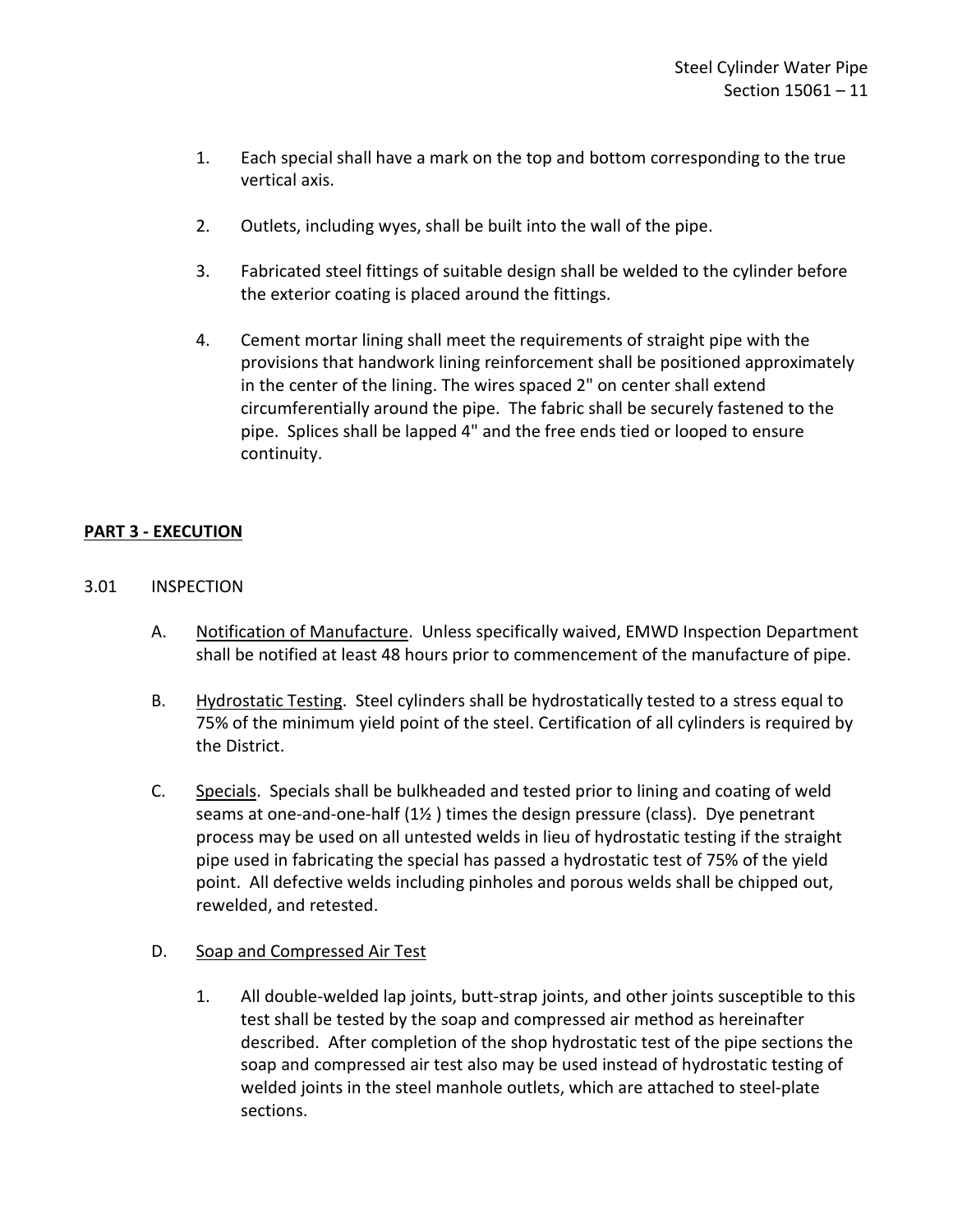- 2. As soon as practicable after the welding of each joint to be tested by the soap and compressed air test has been completed, the Contractor shall subject each joint to a soap test by forcing compressed air, at approximately 40 pounds pressure per square inch, into each said joint and, while the joint is under pressure, every portion of every welded seam forming a part of the joint shall be swabbed with a heavy soap solution or an approved, commercial, bubble producing leak test fluid and shall be carefully examined for leakage. The Contractor shall repair any defects disclosed by the test by chipping out and rewelding the chipped section, after which the same test shall again be applied. The Contractor shall provide all apparatus and materials for making the tests, shall drill and tap the necessary holes and shall plug weld the holes after testing.
- E. Rubber Gaskets. Rubber gaskets shall be subject to inspection and/or testing by the Engineer. All unsatisfactory gaskets shall be immediately replaced at no expense to the District.
- F. Manways. All 30" diameter and larger pipe shall have 24" diameter or larger access manways within 750 feet of any interior point of the pipeline.
	- 1. Manways shall consist of 24" diameter outlets with 24" blind flanges.
	- 2. Manways shall have a maximum spacing of 1500 feet on center. At valve installations, manways shall be located on both sides of each valve a maximum of 35 feet.
	- 3. Outlets or bumped heads that provide an equal or larger opening than a 24" manway may be used for pipe access.
	- 4. Manway locations shall be selected to minimize impact to traffic, and shall be approved by EMWD prior to pipe fabrication.

# <span id="page-13-0"></span>3.02 INSTALLATION

- A. Preparation. Internal bracing, in addition to the bracing used for handling and transportation of the pipe, shall be installed when required to ensure maximum permissible deflections are not exceeded during laying, backfill, and compaction.
- B. Pipe Zone Density. Relative compaction in pipe zone III as shown on standard drawing B-286B shall be in accord with the manufacturer's recommendation. All pipe bid for this project shall meet EMWD's minimum standards as set forth in Section 15061 herein. The Contractor, in conjunction with the pipe manufacturer, will indicate in the space provided and attached hereto as part of the bid forms, the pipe zone compaction to be constructed, the mortar thickness - both lining and coating - and the trench slope construction.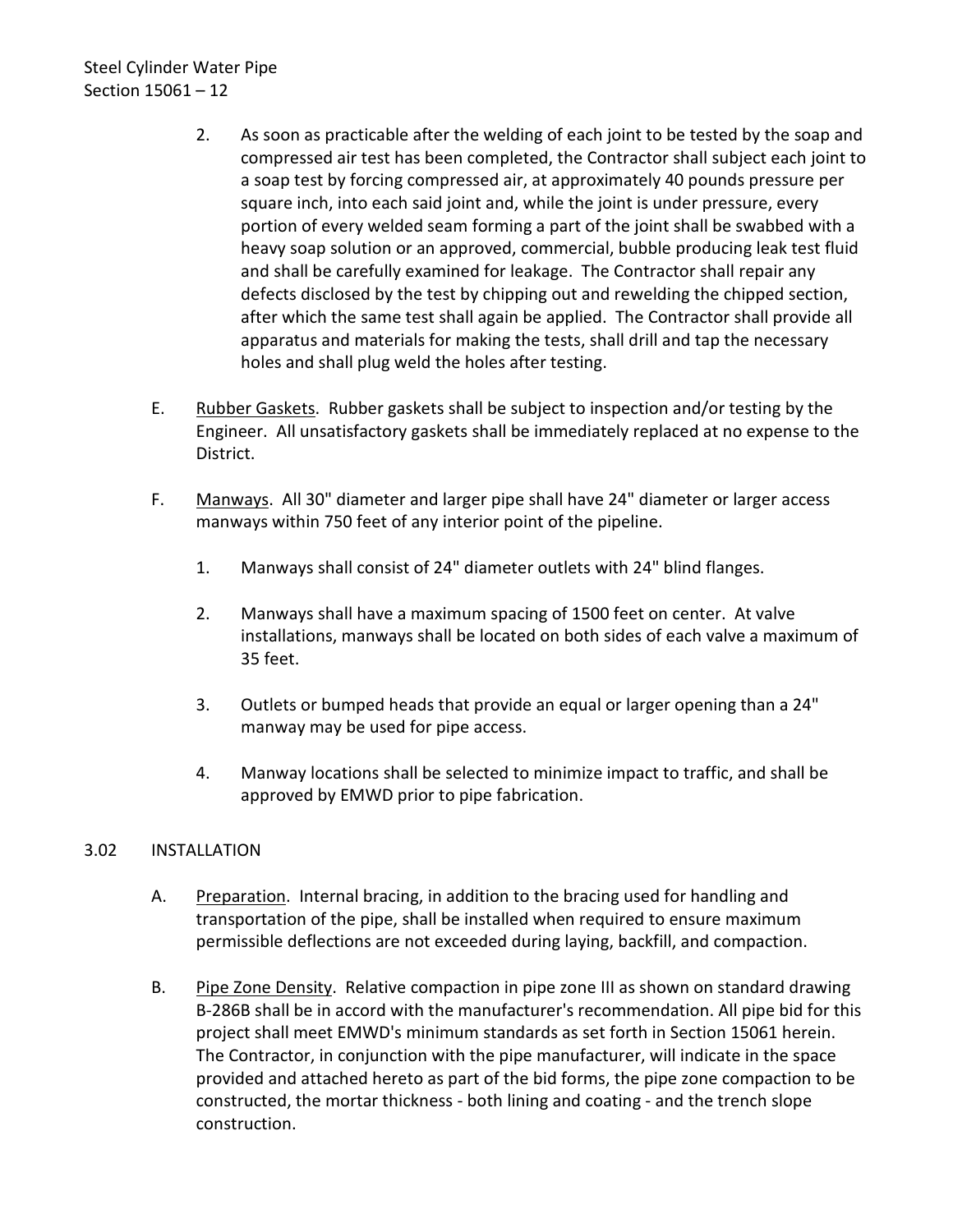- C. Diapers shall be impervious if available.
	- 1. Width of diapers, where used, shall be sufficient to allow cupping of the diaper for increased thickness of the joint mortar. Recommended minimum diaper widths:
		- a) 20" dia. pipe and larger: 12"
		- b) 12" 18" dia. pipe: 10"
		- c)  $10"$  dia. pipe and smaller:  $9"$
	- 2. Mortar placement shall be from one side of the diaper, to allow the mortar to flow around the bottom and up the opposite side of the pipe, to preclude the possibility of any voids inside the diaper.
- D. Curing operations shall begin immediately after completion of joint mortaring.
	- 1. Immediate backfill should follow the completion of the joint mortaring operation where possible. Care must be taken to immediately wet down and consolidate the backfill, to avoid draining the moisture from the mortar through porous diapers into dry backfill soil, or disturbing the mortar set by subsequent compaction of the backfill.
	- 2. Completed-joint mortar to be exposed to the sunlight where backfill will not take place until after the mortar has hardened must be kept continually moist during the curing period to prevent cracking of the curing mortar.

#### **END OF SECTION 15061**